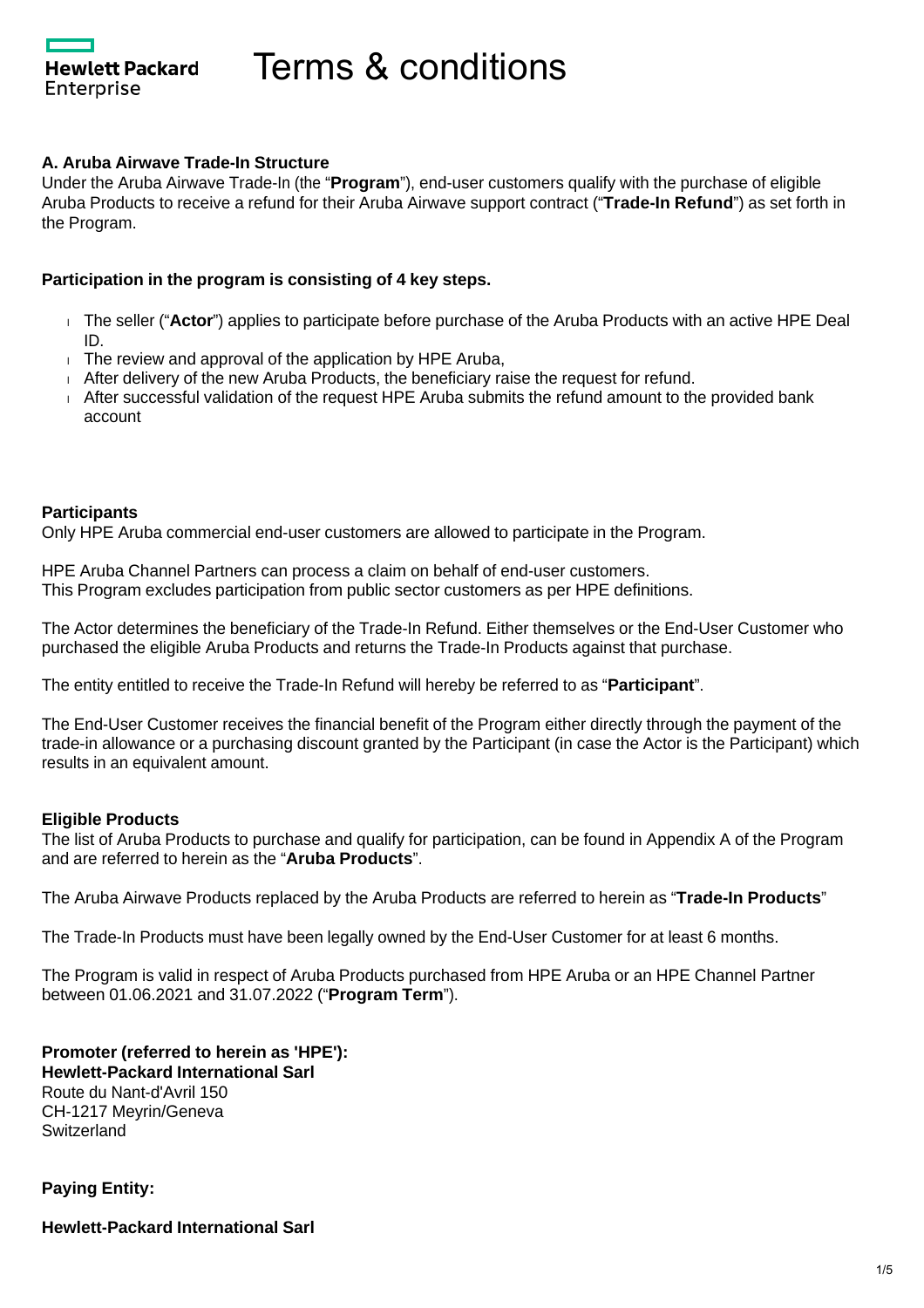**Hewlett Packard** Enterprise

Route du Nant d'Avril 150 CH-1217 Meyrin/Geneva **Switzerland** 

## **B. Program rules and requirements**

The Program is valid in Latvia.

End-customers must be located in Latvia.

Aruba Products purchased in a country other than the Participant residence country are not authorized for participation and will not entitle a Trade-In Refund.

The Program cannot be used in conjunction with any other incentive or promotion HPE Aruba is offering for the Aruba Products.

By completing the request process the Participant confirms acceptance of these terms and conditions.

The Actor must provide an active HPE Deal ID or HPE Offer ID with the application to participate in order to support the review and approval of the application.

The calculated refund amount is not guaranteed if any special pricing conditions apply to a deal. In such case HPE Aruba may need to amend the offer depending on other pricing agreements.

## **If the Actor is Participant**

A Transfer of Ownership document (available under [https://promotions.ext.hpe.com/Docs/HPE\\_transfer\\_of\\_ownership\\_en.pdf](https://promotions.ext.hpe.com/Docs/HPE_transfer_of_ownership_en.pdf)), is mandatory agreement between End-User Customer and the Participant in order to certify the paragraphs below.

- A. With the acceptance of the trade-in agreement, the participant warrants to hold legal title to the Trade- in Products, the Trade-In Products are free of liens or security interest, the ownership is not subject to the rights of third parties and the Participant has the legal right to transfer the Trade-in Products to HPE.
- B. The Participant warrants that the Trade-in Products are free of any restrictions or encumbrances, including third party software which may not be transferred or for which royalties are due.

Payments can only be made to a bank account within the country the Participant registered for the Program.

See the table in Appendix A for Trade-In Refund and Aruba Product information.

Trade-In Refund calculated in accordance with the Program Terms is exclusive of VAT.

HPE Aruba will apply local mandatory VAT when processing the payments.

The Participant should fulfill any tax obligations imposed by local tax legislation.

For avoidance of doubt: (1) in case the Participant purchases the Products directly from HPE, unless otherwise agreed in writing, HPE's Standard Purchase Terms and Conditions as posted on HPE's website (HPE.com) will apply to the purchase, and; (2) in case the Participant purchases the Products indirectly through an HPE Partner, the terms as agreed between the Participant and the HPE Partner will apply, and this Program shall not create a direct engagement between the Participant and HPE Aruba with respect to such purchase other than specifically set forth herein.

The ownership of the Trade-In Products will be transferred to HPE upon handover of the product to the designated HPE Test Center.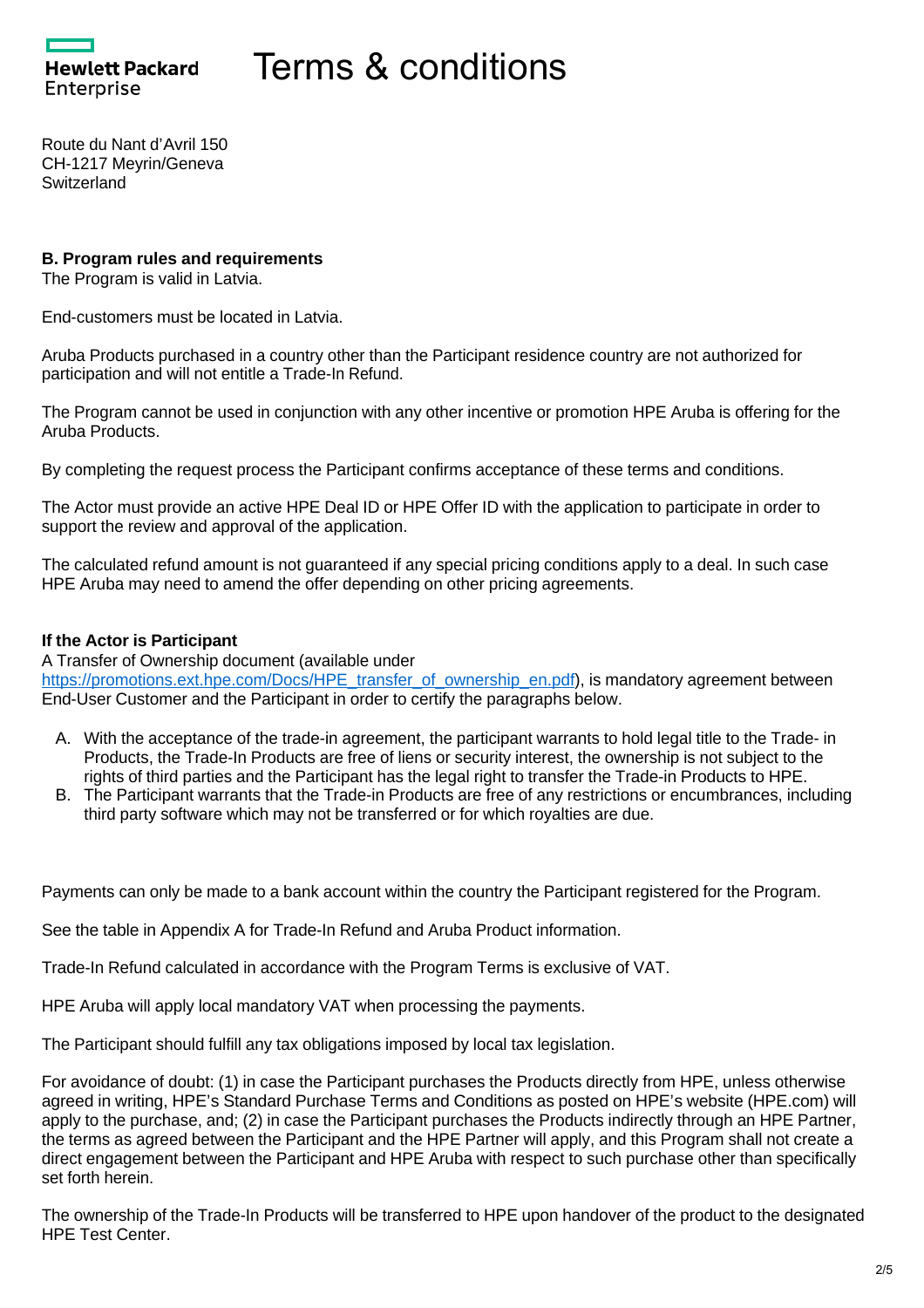**Hewlett Packard** Enterprise

## **C. Program Steps and Timing**

The Actor or the Participant can obtain information about the program, calculate a non-binding offer and apply for participation at [Program startpage.](https://promotions.ext.hpe.com/WMCF.Web/lv/en/promotion/20245/?ocugid=)

Applications for Trade-In Refund must be submitted online, before purchase and expire after 90 days. Within that period HPE Aruba expects the purchase and the delivery of the Aruba Products had been completed.

In case the purchase offer for the Aruba Product expired and a new HPE Deal ID had been created, a new application with reference to the most recent HPE Deal ID must be submitted.

A [file](https://promotions.ext.hpe.com/WMCF.Web/Images/HP/Cleansheet/Special/20245/20245_ReturnProductTemplate_en.pdf) with the Aruba Airwave support contract number and contract holder must be uploaded during the request procedure,

A trade-in request must be submitted online, within the validity period of the application and latest 30 days after date of purchase. The date of the proof of purchase shall be considered as the date of purchase.

A proof of purchase is required to complete the request, if not specified differently, this is considered to be the end-customer invoice.

The proof of purchase must contain the following information:

- **Name and address of the End-User Customer**
- Name and address of the Seller, in accordance with the letterhead
- **Model and serial number of the HPF Product.**

The mandatory proof of purchase documents must be uploaded during completion of the request procedure.

When the Actor is Participant the completed Transfer of Ownership document (available under [https://promotions.ext.hpe.com/Docs/HPE\\_transfer\\_of\\_ownership\\_en.pdf](https://promotions.ext.hpe.com/Docs/HPE_transfer_of_ownership_en.pdf)), indicating all Trade-In Products subject to the claim, signed by the End-User customer is required.

Documents and data provided in connection with the Program are exclusively used for validation of eligibility to participate in the Program. The information will not be shared with any other processes or function outside the Program.

Participants who do not provide HPE Aruba with all mandatory information and proof during the request procedure will be notified via email and offered the opportunity to provide the missing items within 7 calendar days. If the Participant still fails to provide the missing information or otherwise comply with the terms and conditions, the request will be rejected.

The Trade-In Refund is paid by HPE Aruba to the Participant. The payment will be made by electronic bank transfer within 30 calendar days after successful validation of the request.

For questions regarding the Program or the status of your claim, please email: [trade-in@tpps.mail.hpe.com](mailto:trade-in@tpps.mail.hpe.com).

Alternatively, for claim status lookup, please check the URL available with the confirmation email.

### **D. Other Terms**

By completing the request process the Participant confirms acceptance of these terms and conditions.

HPE Aruba reserves the right to disqualify incomplete, altered or illegible claims in its sole discretion.

Participants submitting fraudulent claims will be excluded. HPE Aruba reserves the right to take legal action. If an Aruba Product is returned (thus revoking the sales contract) no claim may be made for Trade-In Refund payment.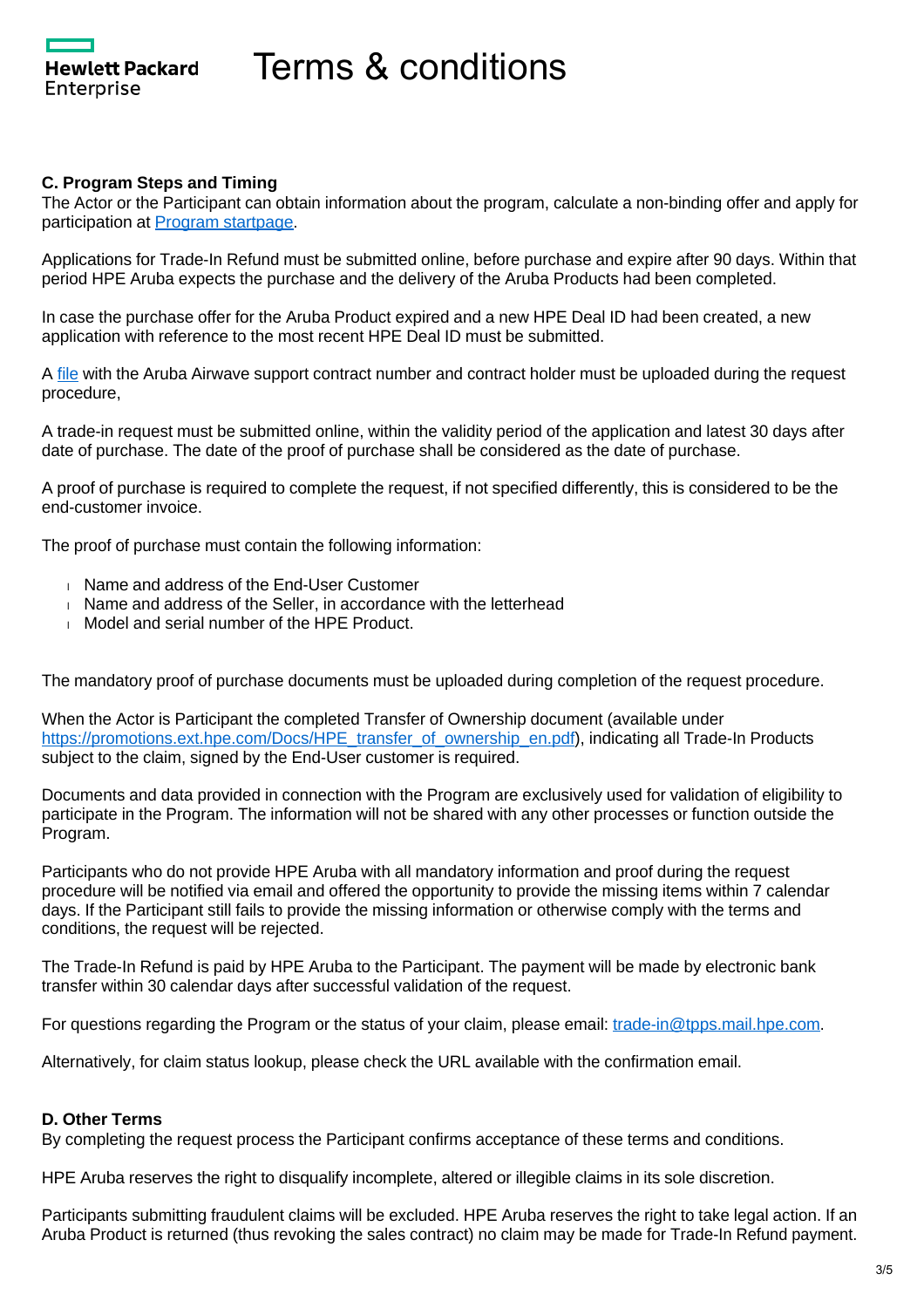In case the Trade-In Refund payment has already been paid, it must be repaid to HPE Aruba in full.

HPE Aruba reserves the right to audit all requests to ensure that the terms and conditions of the Program have been met and to request additional information regarding any and all claims and supporting documents.

In the event of incorrect payments made by HPE Aruba the Participant shall repay any such incorrect payment not later than 28 days after receipt of written notice from HPE Aruba. The Participant agrees that HPE Aruba shall not be responsible or otherwise liable for any liability, losses, claims, damages or tax liabilities that might arise in such circumstances.

HPE Aruba is not responsible or liable for any technical, hardware, software, server, website, or other failures or damage of any kind to the extent that this prevents or otherwise restricts the Participant from participating in the Program.

HPE Aruba shall not be liable for any loss, damage, cost, expense or other liability suffered or incurred by Participants arising out of or in connection with their participation in this Program.

Participants may terminate their participation to the Program at any time by giving HPE Aruba written notice.

HPE Aruba reserves the right to suspend or cancel the Program, or amend its terms at any time. Participants will be informed by the information posted web portal [Program startpage](https://promotions.ext.hpe.com/WMCF.Web/lv/en/promotion/20245/?ocugid=) in such case.

The payment will be made subject to HPE Aruba's satisfaction that the Participant has fully complied with these terms and conditions and the associated instructions.

The decision of HPE Aruba in respect of any and all aspects of this Program will be final and binding.

This Program is subject to the laws of Latvia. In case of dispute, the courts of Latvia will have jurisdiction

### **Appendix A: Eligible Aruba Products**

Hewlett Packard

Enterprise

Please see below the list of eligible Aruba Products and cashback amount per product.

| Code     | <b>Qualifying HPE Products</b>       | <b>Rebate (EUR)</b> |
|----------|--------------------------------------|---------------------|
| Q9Y68AAE | Aruba Central 25/61/8-12p F 1y E-STU | 22,00 €             |
| Q9Y69AAE | Aruba Central 25/61/8-12p F 3y E-STU | 59,00 €             |
| Q9Y70AAE | Aruba Central 25/61/8-12p F 5y E-STU | 75,00 €             |
| Q9Y73AAE | Aruba Central 62/29xx F 1y E-STU     | 39,00 €             |
| Q9Y74AAE | Aruba Central 62/29xx F 3y E-STU     | 104,00 €            |
| Q9Y75AAE | Aruba Central 62/29xx F 5y E-STU     | 131,00 €            |
| Q9Y78AAE | Aruba Central 63/38xx F 1y E-STU     | 61,00 €             |
| Q9Y79AAE | Aruba Central 63/38xx F 3y E-STU     | 163,00 €            |
| Q9Y80AAE | Aruba Central 63/38xx F 5y E-STU     | 207,00 €            |
| R8L80AAE | Aruba Central 64/54xx F 1y E-STU     | 120,00 €            |
| R8L81AAE | Aruba Central 64/54xx F 3y E-STU     | 325,00 €            |
| R8L82AAE | Aruba Central 64/54xx F 5y E-STU     | 414,00 €            |
| R3K03AAE | Aruba Central 8xxx F 1y E-STU        | 170,00 €            |
| R3K04AAE | Aruba Central 8xxx F 3y E-STU        | 458,00 €            |
| R3K05AAE | Aruba Central 8xxx F 5y E-STU        | 583,00 €            |
| Q9Y63AAE | Aruba Central AP Adv 1yr Sub E-STU   | $30,00 \in$         |